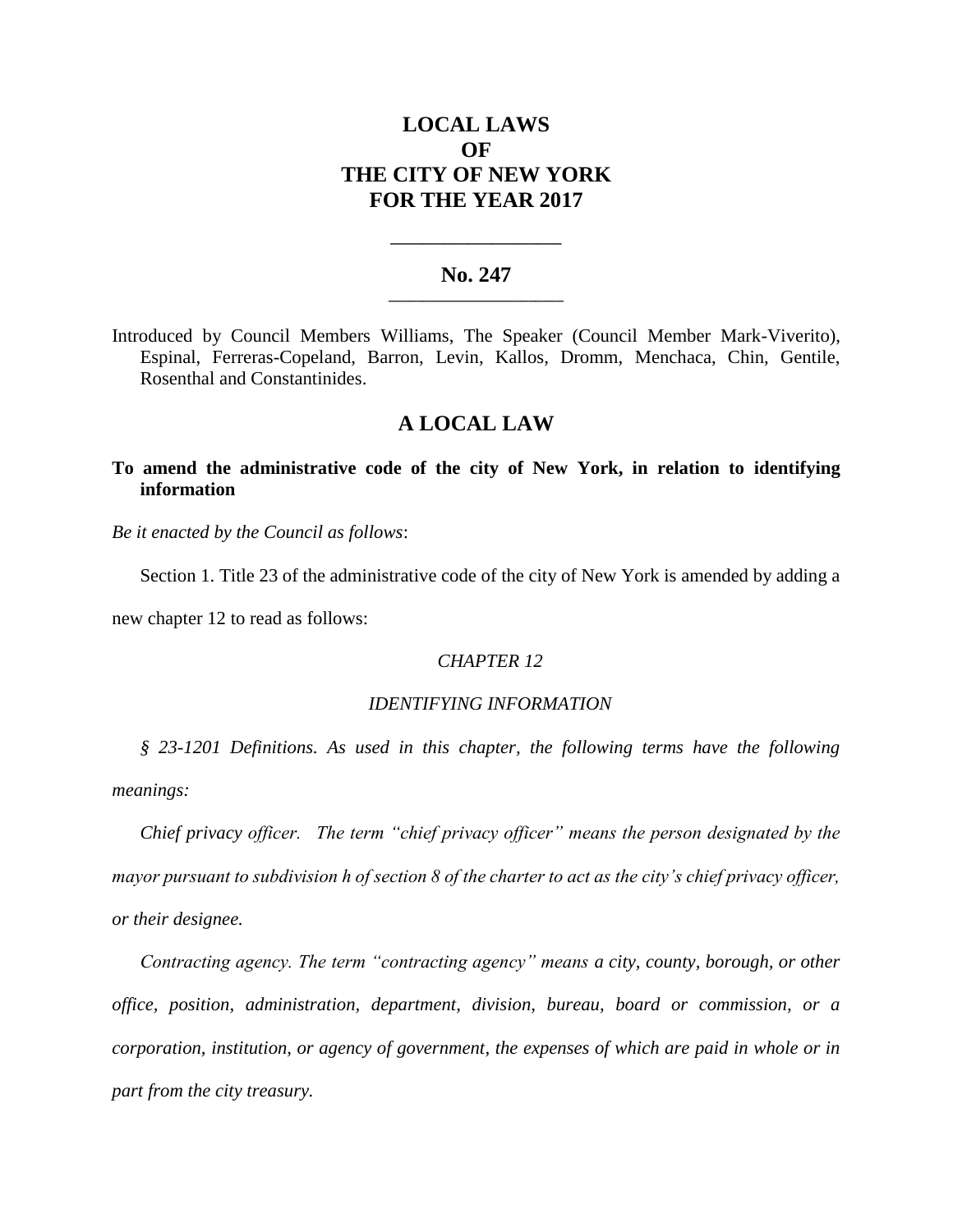*Contractor. The term "contractor" means a person who is a party to a contract with a contracting agency to provide human services, or other services designated in policies and protocols of the chief privacy officer.*

*Employee. The term "employee" means any officer or other person whose salary or wages are paid by a city agency.*

*Human services. The term "human services" has the meaning set forth in subdivision c of section 6-129.*

*Identifying information. The term "identifying information" means any information obtained by or on behalf of the city that may be used on its own or with other information to identify or locate an individual, including, but not limited to: name, sexual orientation, gender identity, race, marital or partnership status, status as a victim of domestic violence or sexual assault, status as a crime victim or witness, citizenship or immigration status, eligibility for or receipt of public assistance or city services, all information obtained from an individual's income tax records, information obtained from any surveillance system operated by, for the benefit of, or at the direction of the police department, motor vehicle information or license plate number, biometrics such as fingerprints and photographs, languages spoken, religion, nationality, country of origin, place of birth, arrest record or criminal conviction, employment status, employer information, current and previous home and work addresses, contact information such as phone number and email address, information concerning social media accounts, date and/or time of release from the custody of the administration for children's services, the department of correction, or the police department, any scheduled court appearances, or any scheduled appointments with any employee, contractor, or subcontractor.*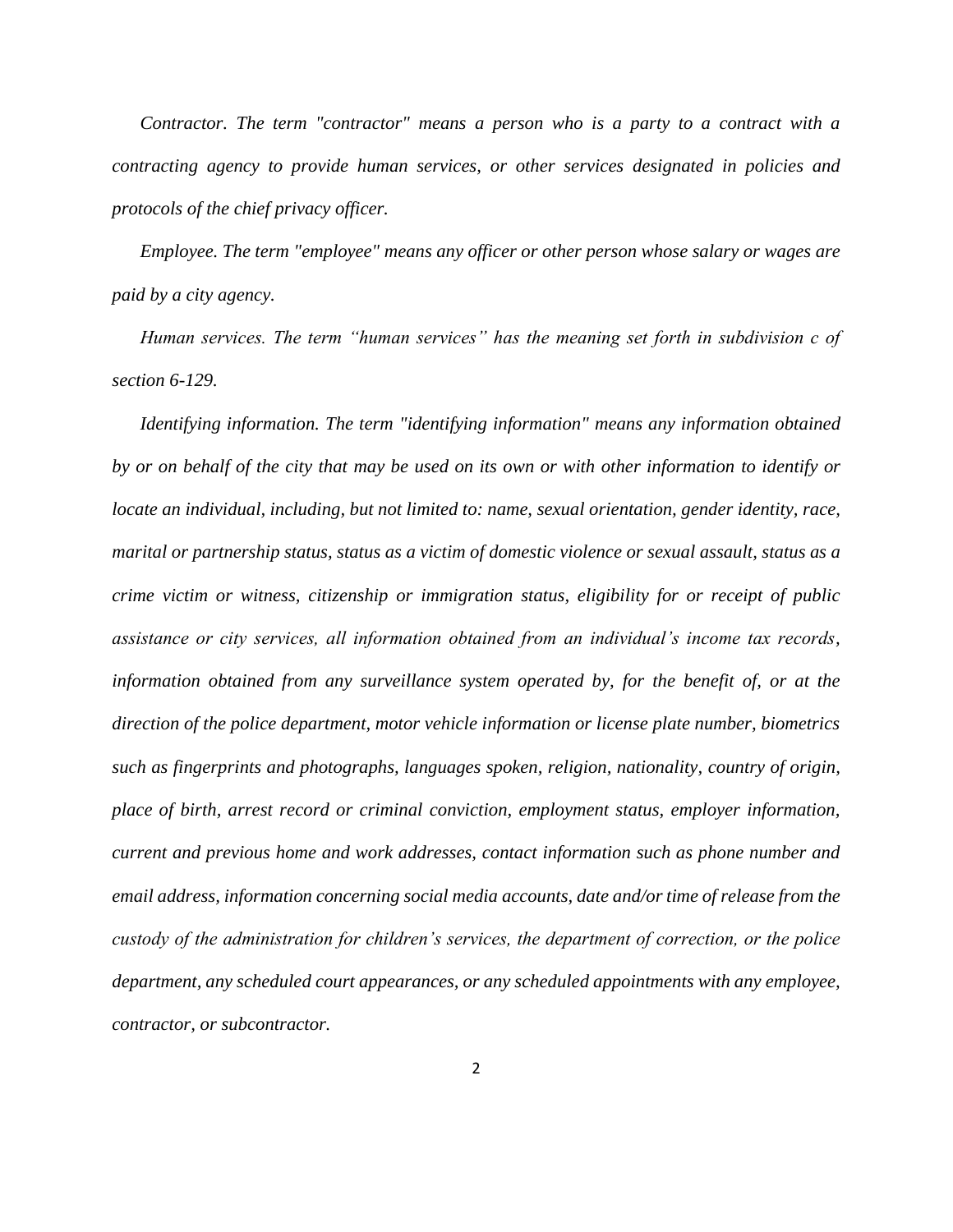*Privacy officer. The term "privacy officer" means the person designated by the head of each city agency to act as such agency's privacy officer. Where a disclosure of identifying information is in response to a request pursuant to the state freedom of information law, city agencies' freedom of information law officers may perform the functions otherwise performed by the privacy officer with respect to such request.*

*Routine collection or disclosure. The term "routine collection or disclosure" means the collection or disclosure of identifying information that is made during the normal course of city agency business and furthers the purpose or mission of such agency. Routine collection or disclosure also includes the collection or disclosure of identifying information that occurs between agencies of the city when the privacy officers of the collecting agency and the disclosing agency agree that the collection or disclosure furthers the purpose or mission of their respective agencies.*

*Subcontractor. The term "subcontractor" means a person who is a party to a contract with a contractor to provide human services, or other services designated in policies and protocols of the chief privacy officer.*

*Third party. The term "third party" means any person other than: (i) personnel of the city, the department of education, or a local public benefit corporation or local public authority, or (ii) personnel of a contractor or subcontractor where such contractor or subcontractor is authorized to possess the relevant identifying information.* 

*§ 23-1202 Collection, retention and disclosure of identifying information.* 

*a. Employees, contractors, and subcontractors shall collect, retain, and disclose identifying information only in accordance with this chapter.*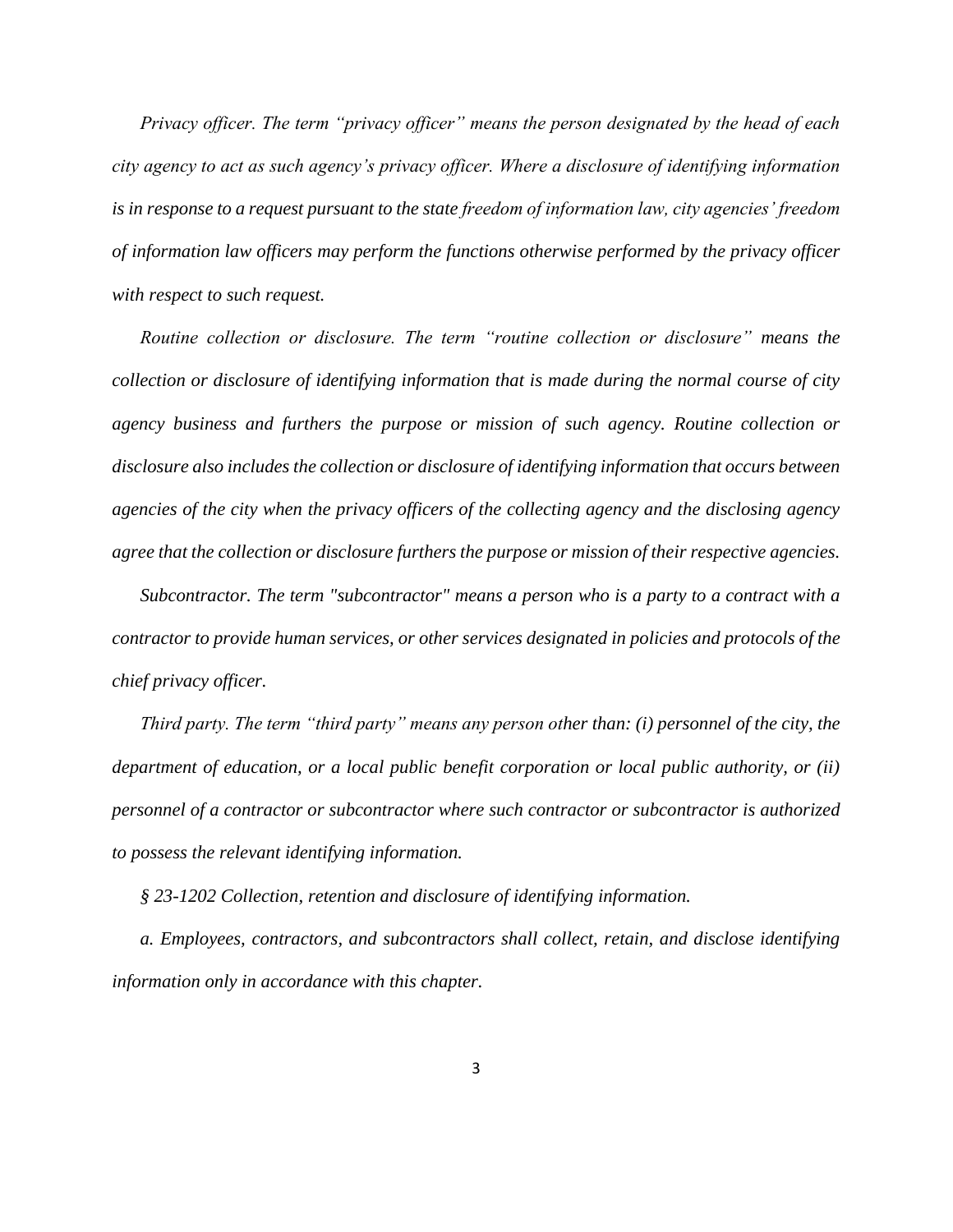*b. Collection. 1. Absent exigent circumstances, no employee shall collect identifying information without the written approval of the privacy officer of such employee's agency. In addition, such collection shall not be allowed unless it:*

*(a) furthers the purpose or mission of such city agency; or*

*(b) is required by law or treaty.*

*2. Notwithstanding the provisions of paragraph 1 of this subdivision:*

*(a) the privacy officer of an employee's agency may approve in advance certain routine collections of identifying information;* 

*(b) the chief privacy officer may approve in advance a collection of identifying information not otherwise authorized by paragraph 1 of this subdivision upon the determination that such collection is in the best interests of the city; and*

*(c) the provisions of paragraph 1 of this subdivision do not apply:* 

*(1) to any collection of identifying information by or to the police department in connection with an investigation of a crime that has been committed or credible information about an attempted or impending crime, or* 

*(2) where the collection is in connection with an open investigation by a city agency concerning the welfare of a minor or an individual who is otherwise not legally competent.*

*Any such collections shall not require any additional approval by the privacy officer or chief privacy officer.*

*c. Disclosure. 1. Absent exigent circumstances, no employee shall disclose identifying information to any party outside such employee's agency, including an employee of another city*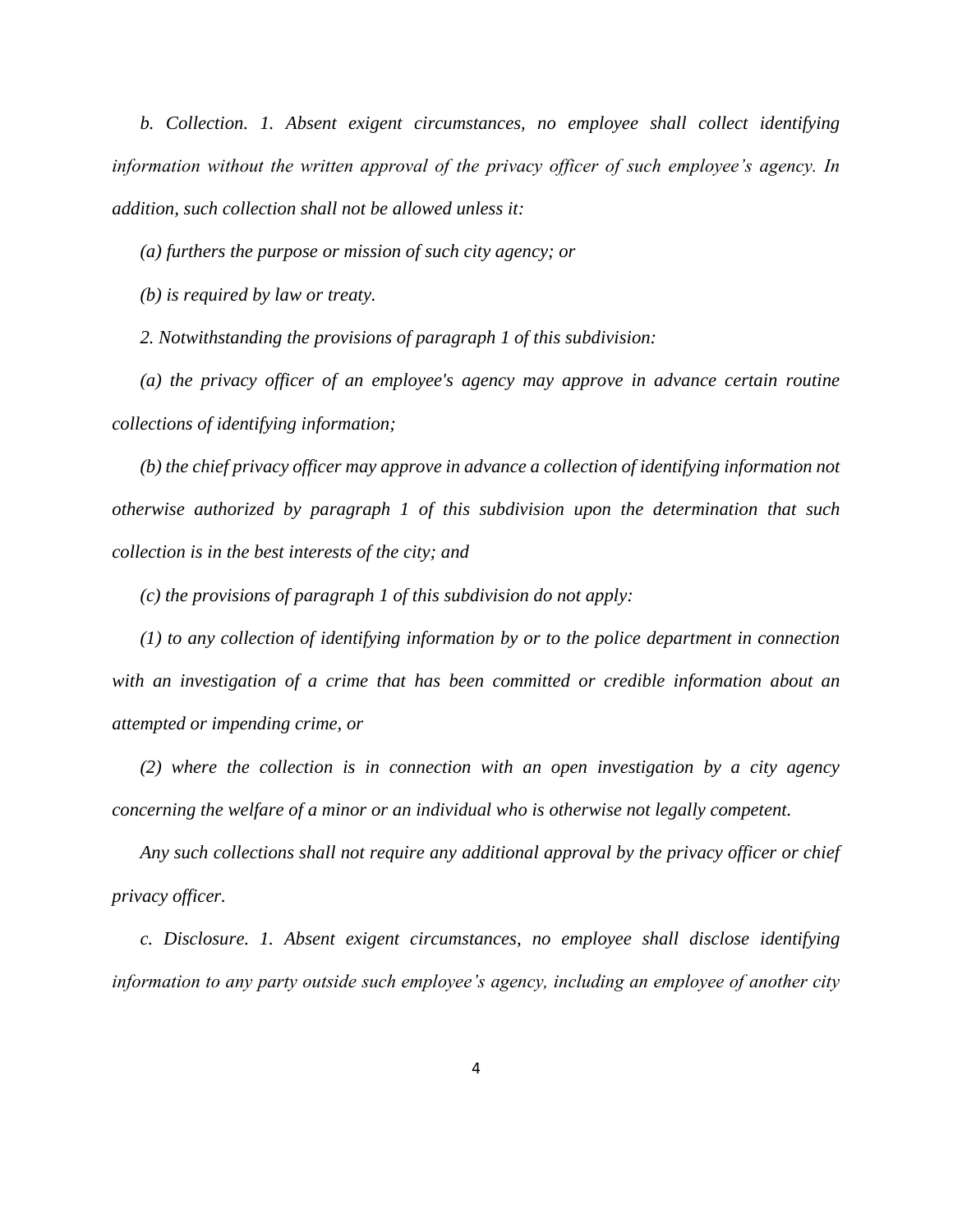*agency, without the written approval of the privacy officer of such agency. In addition, such disclosure shall not be allowed unless it:*

*(a) has been authorized in writing by the individual to whom such information pertains or, if such individual is a minor or is otherwise not legally competent, by such individual's parent, legal guardian, or other person with legal authority to consent on behalf of the individual;*

*(b) furthers the purpose or mission of such city agency; or*

*(c) is required by law or treaty.*

*2. Notwithstanding the provisions of this subdivision:*

*(a) the privacy officer of an employee's agency may approve in advance certain routine disclosures of identifying information;*

*(b) the chief privacy officer may approve in advance a disclosure to another city agency or agencies not otherwise authorized by paragraph 1 of this subdivision upon the determination that such disclosure is in the best interests of the city; and*

*(c) the provisions of paragraph 1 of this subdivision do not apply:* 

*(1) to any disclosure of identifying information by or to the police department in connection with an investigation of a crime that has been committed or credible information about an attempted or impending crime, or* 

*(2) where the disclosure is in connection with an open investigation by a city agency concerning the welfare of a minor or an individual who is otherwise not legally competent.* 

*Any such disclosure shall not require any additional approval by the privacy officer or chief privacy officer.*

*3. Any request for identifying information or a proposal for the unsolicited disclosure of*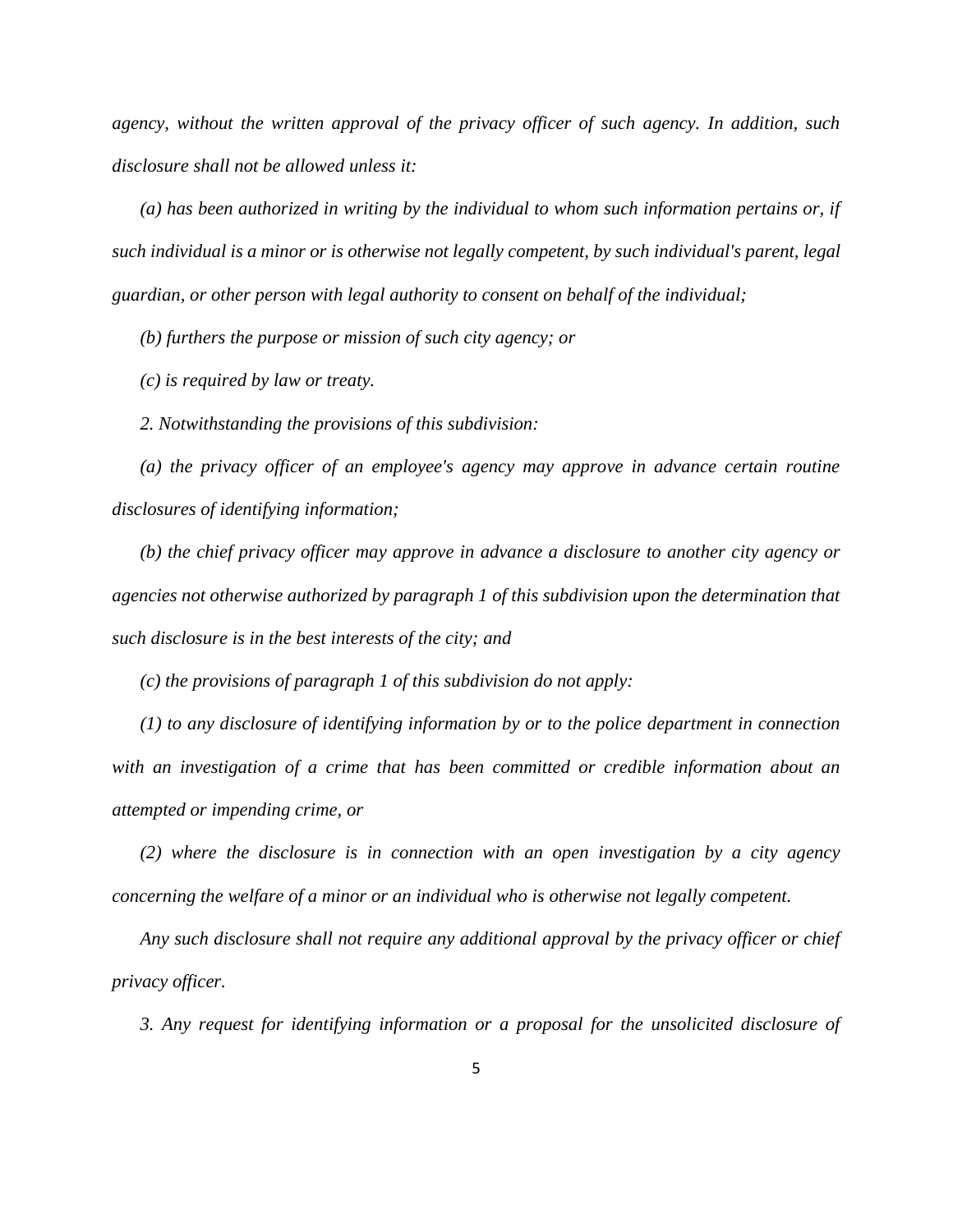*identifying information by an employee that does not concern a routine disclosure shall be sent to the privacy officer of such employee's agency as soon as practicable.*

*4. If an individual's identifying information is disclosed in violation of this chapter, the privacy officer of such employee's agency that becomes aware of such disclosure shall notify the chief privacy officer as soon as practicable and, if such disclosure is one described in policies and protocols issued pursuant to subdivision 6 of section 23-1203, the agency responsible for the disclosure shall make reasonable efforts to notify such individual in writing of the identifying information disclosed and to whom it was disclosed as soon as practicable; provided, however, that this paragraph shall not require any notification that would violate the provisions of subdivision e of section 23-1204. The chief privacy officer shall submit a quarterly report containing an anonymized compilation or summary of such disclosures to the speaker of the council and shall make such report available online. Such report may be combined with the report required by subdivision d of this section.* 

*d. Exigent circumstances. 1. In the event identifying information is collected or disclosed under exigent circumstances, information about such collection or request and disclosure, along with an explanation of why such exigent circumstances existed, shall be sent to the chief privacy officer as soon as practicable after such collection or disclosure. This subdivision shall not require any such notification where:*

*(a) the collection or disclosure is by or to the police department in connection with an open investigation of criminal activity;* 

*(b) the collection or disclosure is in connection with an open investigation concerning the welfare of a minor or an individual who is otherwise not legally competent; or*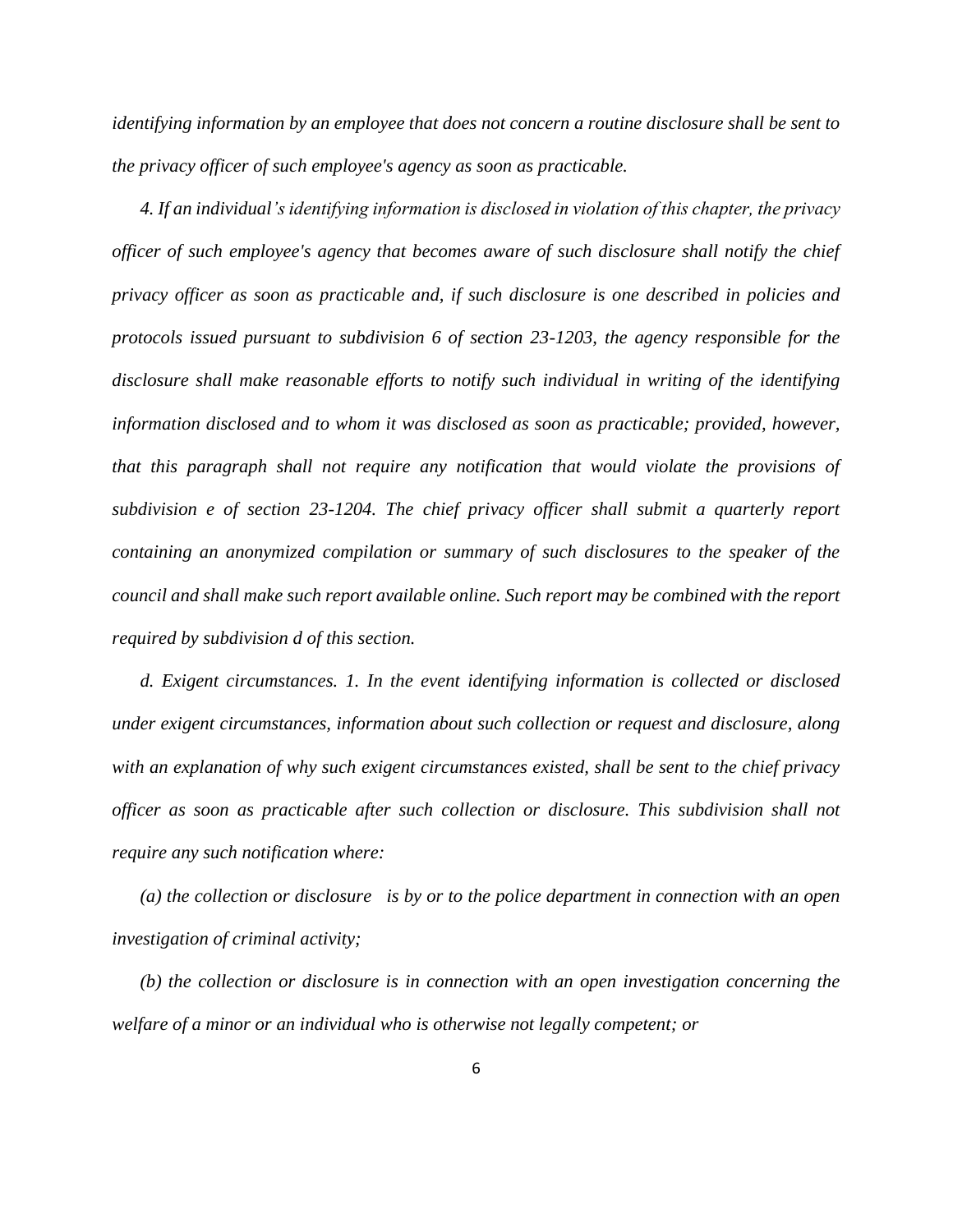*(c) the collection or disclosure is by or to an employee acting in furtherance of law enforcement or public health or safety powers of such employee's agency under exigent circumstances and such collections or disclosures occur during the normal course of such agency's business.*

*2. The chief privacy officer shall submit a quarterly report containing an anonymized compilation or summary of such disclosures to the speaker of the council and make such report available online.*

*e. Retention. A city agency shall retain identifying information where required by law. In addition, a city agency may retain identifying information to further the purpose or mission of such city agency, or when retention is in the interest of the city and is not contrary to the purpose or mission of such agency. This subdivision shall not prohibit a city agency from retaining aggregate demographic information that is anonymized.*

*f. Agency policies and protocols. Each city agency, acting in accordance with the policies and protocols of the chief privacy officer, may issue additional agency-specific guidance in furtherance of this chapter, including the policies and protocols promulgated pursuant to section 23-1203.* 

*g. Contractors and subcontractors. Each city agency shall require contractors that obtain identifying information, whether directly or through subcontractors, to apply the requirements of subdivisions b, c, d, and e of this section and any applicable policies and protocols adopted pursuant to this chapter; provided, however, that the duties of the privacy officer may be exercised by such contractors and subcontractors by designation of the agency.*